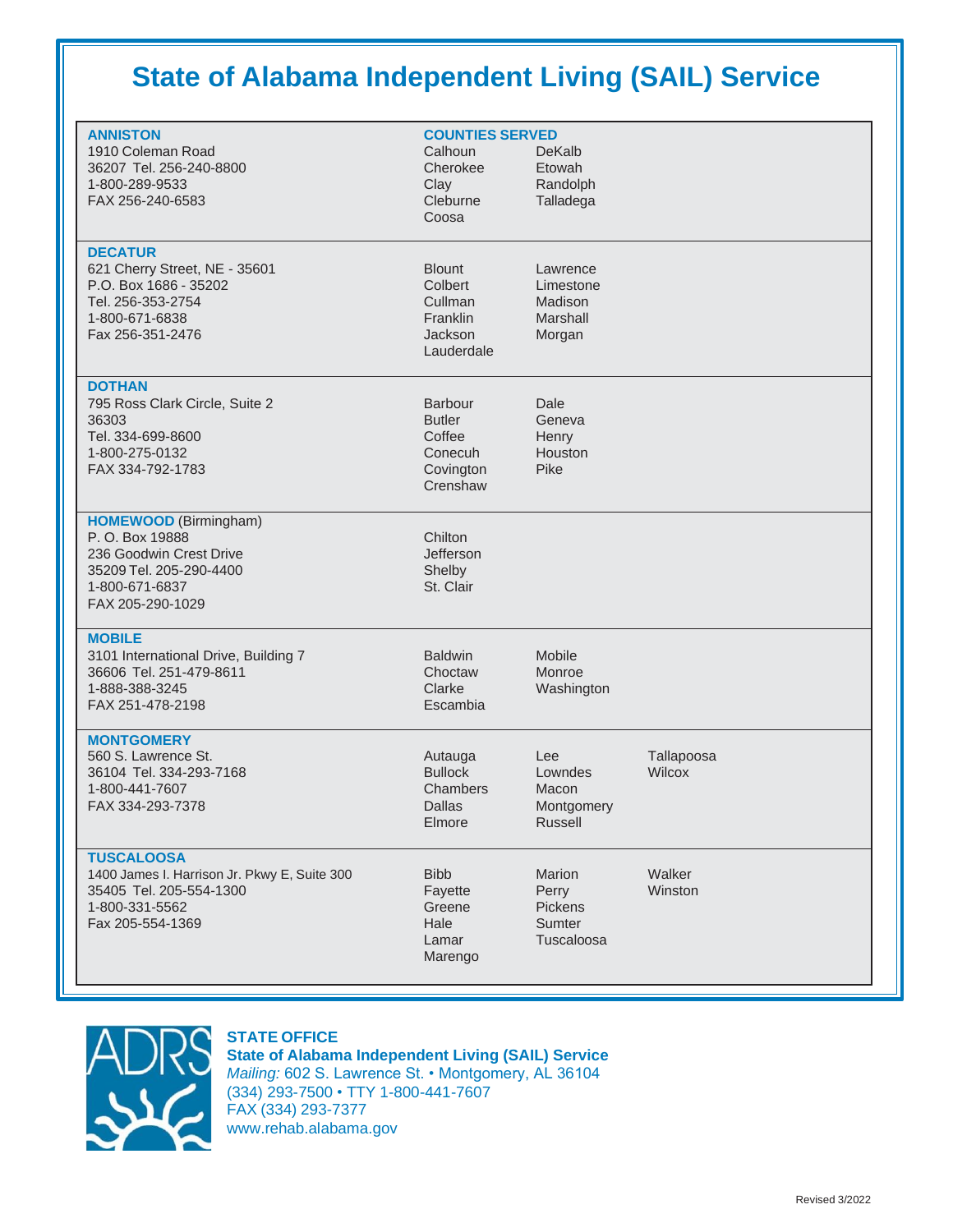# **Children's Rehabilitation Service**

| <b>ANDALUSIA</b><br>1082 Village Square Dr, Suite 2<br>36420 Tel. 334-222-5558<br>1-800-723-8064<br>Fax 334-222-1078                        | <b>COUNTIES SERVED</b><br><b>Butler</b><br>Conecuh<br>Covington<br>Crenshaw |                                    | <b>JACKSON</b><br>1506 College Avenue<br>36545 Tel. 251-246-4025<br>1-800-283-8140<br>FAX 251-247-1890                           | <b>COUNTIES SERVED</b><br>Choctaw<br>Clarke<br>Monroe<br>Washington |                                          |
|---------------------------------------------------------------------------------------------------------------------------------------------|-----------------------------------------------------------------------------|------------------------------------|----------------------------------------------------------------------------------------------------------------------------------|---------------------------------------------------------------------|------------------------------------------|
| <b>ANNISTON</b><br>1910 Coleman Road<br>36207 Tel. 256-240-8801<br>1-800-289-9533<br>FAX 256-240-6583                                       | Calhoun<br>Cherokee<br>Clay                                                 | Cleburne<br>St. Clair<br>Talladega | <b>MOBILE</b><br>1610 Center Street, Suite A<br>36604 Tel. 251-432-4560<br>1-800-879-8163<br>FAX 251-432-9013                    | <b>Baldwin</b><br>Escambia<br>Mobile                                |                                          |
| <b>BIRMINGHAM</b><br>P.O. Drawer 2328 - 35201<br>1600 Seventh Avenue South<br>35233 Tel. 205-638-5900<br>1-800-285-9318<br>FAX 205-638-5920 | Cullman<br>Jefferson<br>Shelby<br>Walker                                    | (Hemophilia & CF only)             | <b>MONTGOMERY</b><br>560 S. Lawrence St.<br>36104 Tel. 334-293-7501<br>1-800-568-9034<br>FAX 334-293-7374                        | Autauga<br><b>Bullock</b><br>Chilton<br>Coosa                       | Elmore<br>Lowndes<br>Montgomery<br>Pike  |
| <b>DOTHAN</b><br>795 Ross Clark Circle NE,<br>Suite 3, 36303<br>Tel. 334-699-6600<br>1-800-677-9123                                         | <b>Barbour</b><br>Coffee<br>Dale<br>Geneva                                  | Henry<br>Houston                   | <b>MUSCLE SHOALS</b><br>714 State Street<br>35661 Tel. 256-381-4047<br>1-800-285-9924<br>FAX 256-381-0385                        | Colbert<br>Franklin<br>Lauderdale Winston                           | Lawrence<br>Marion                       |
| FAX 334-702-8442<br><b>GADSDEN</b><br>1100 George Wallace Drive<br>35903 Tel. 256-547-8653<br>1-800-289-1353                                | <b>Blount</b><br><b>DeKalb</b><br>Etowah                                    |                                    | <b>OPELIKA</b><br>516 West Thomason Circle<br>36801 Tel. 334-749-7579<br>1-800-568-8428<br>FAX 334-749-3530                      | Chambers<br>Lee<br>Macon                                            | Randolph<br><b>Russell</b><br>Tallapoosa |
| FAX 256-547-3513                                                                                                                            |                                                                             |                                    | <b>SELMA</b><br>720 Alabama Avenue                                                                                               | <b>Dallas</b>                                                       |                                          |
| <b>HOMEWOOD</b><br>234 Goodwin Crest Drive<br>35209<br>P.O. Box 19848<br>35219 Tel. 205-290-4550                                            | Cullman<br>Jefferson<br>Shelby<br>Walker                                    |                                    | P. O. Box 508<br>Marengo<br>36701 Tel. 334-877-2900<br>Perry<br>1-800-967-6876<br>Wilcox<br>FAX 334-875-7768                     |                                                                     |                                          |
| 1-800-430-7423<br>FAX 205-290-4560                                                                                                          |                                                                             |                                    | <b>TUSCALOOSA</b><br>1400 James I. Harrison Jr. Pkwy E Bibb                                                                      | Lamar                                                               |                                          |
| <b>HUNTSVILLE</b><br>3000 Johnson Road, SW<br>35805-5847<br>Tel. 256-650-1701<br>1-800-283-9352<br>FAX 256-650-1780                         | Jackson<br>Limestone<br>Madison<br>Marshall<br>Morgan                       |                                    | Suite 100, 35401<br>Fayette<br>P.O. Box 70787<br>Greene<br>35407 Tel. 205-562-1802<br>Hale<br>1-800-723-0490<br>FAX 205-633-3833 |                                                                     | <b>Pickens</b><br>Sumter<br>Tuscaloosa   |



## **STATE OFFICE**

**Children's Rehabilitation Service** *Mailing:* 602 S. Lawrence St. • Montgomery, AL 36104 (334) 638-5900 • 1-800-846-3697 • TTY 1-800-499-1816 FAX (334) 630-5920 [www.rehab.alabama.gov](http://www.rehab.alabama.gov/)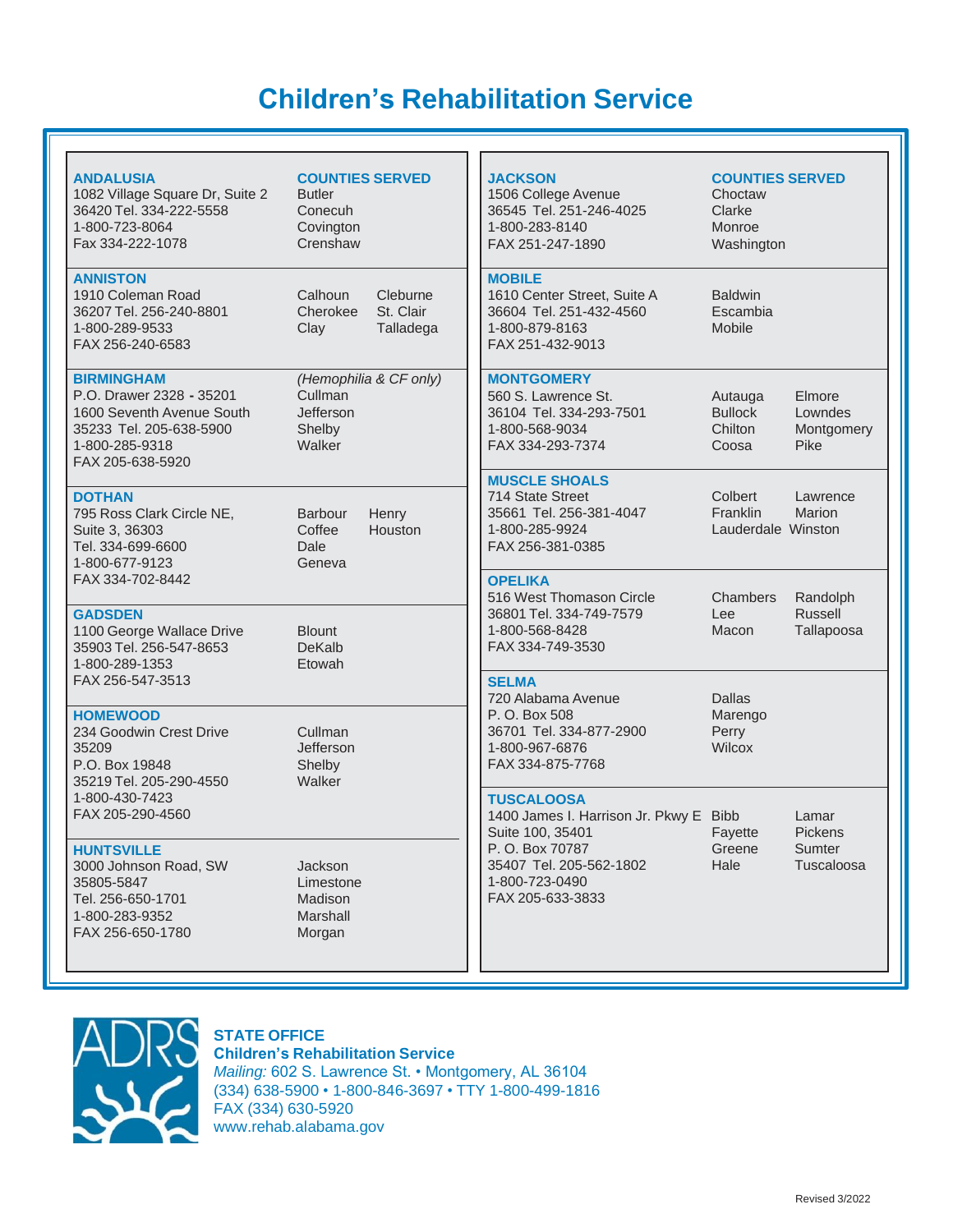## **Vocational Rehabilitation Service**

#### **JACKSON COUNTIES SERVED** 1401 Forest Avenue **Choctaw** P.O. Box 1005 Clarke 36545 Tel. 251-246-5708 Monroe 1-800-671-6836 Washington FAX 251-246-5224 **JASPER** 4505 Highway 78 E, Suite 300 Marion 35501 Walker P.O. Box 1052 Winston 35502 Tel. 205-221-7840 1-800-671-6841 FAX 205-221-1062 **MOBILE** 3101 International Drive, Building 7 Baldwin Mobile 36606 Tel. 251-479-8611 Choctaw Monroe 1-800-671-6842 Clarke Washington FAX 251-478-2197 Escambia **MONTGOMERY** 560 S. Lawrence St. **Autauga** Montgomery 36104 Tel. 334-293-7500 Elmore Perry 1-800-441-7578 Macon FAX 334-293-7372 **MUSCLE SHOALS** 1615 Trojan Dr, Suite 2 Colbert<br>35661 Tel. 256-381-3184 Franklin 35661 Tel. 256-381-3184 1-800-275-0166 Lauderdale FAX 256-389-3149 **OPELIKA** 520 West Thomason Circle Chambers 36801 Tel. 334-749-1259 Lee 1-800-671-6835 Macon FAX 334-749-8753 Russell Tallapoosa **PRATTVILLE** 1518 South Memorial Drive 36067 Tel. 334-365-3154 **SCOTTSBORO** 203 South Market Street **Jackson** P.O. Box 296 35768-0296 Tel. 256-574-5813 1-800-418-8823 FAX 256-574-6033 **SELMA** 722B Alabama Ave. Dallas 36701 Tel. 334-877-2927 Lowndes 1-888-761-5995 Wilcox FAX 334-877-3796 *More on back* **ANDALUSIA COUNTIES SERVED** 1082 Village Square Dr., Suite 1 Butler Covington 36420 Tel. 334-222-4114 Coffee 1-800-671-6833 Conecuh FAX 334-427-1216 **ANNISTON** 1910 Coleman Road Calhoun 36207 Tel. 256-240-8800 Cleburne 1-800-671-6834 Randolph FAX 256-231-4852 **BIRMINGHAM** Lakeshore Rehabilitation Facility Statewide 201 London Parkway, Suite 450 35211 Tel. 205-917-8400 1-800-441-7609 FAX 205-879-2685 **HOMEWOOD** (Birmingham) P.O. Box 19888 Blount 236 Goodwin Crest Drive **Jefferson** 35209 Tel. 205-290-4400 Shelby 1-800-671-6837 FAX 205-290-0486 **COLUMBIANA** Community Services Building Shelby P.O. Box 856 | 54 Kelley Lane 35051-0856 Tel. 205-669-3829 **DECATUR** 621 Cherry Street, NE Cullman P.O. Box 1686 Lawrence 35602 Tel. 256-353-2754 Limestone 1-800-671-6838 Morgan FAX 256-351-2476 **DOTHAN** 795 Ross Clark Circle, Ste 2 Dale 36303 Tel. 334-699-8600 Geneva 1-800-275-0132 Henry FAX 334-792-1783 Houston **GADSDEN** 1100 George Wallace Drive Cherokee<br>35903 Tel. 256-547-6974 DeKalb 35903 Tel. 256-547-6974 1-800-671-6839 Etowah Fax: 256-543-1784 Marshall St. Clair **HUNTSVILLE** 3000 Johnson Road, SW Jackson 35805-5847 Tel. 256-650-1700 Madison 1-800-671-6840 FAX 256-650-1795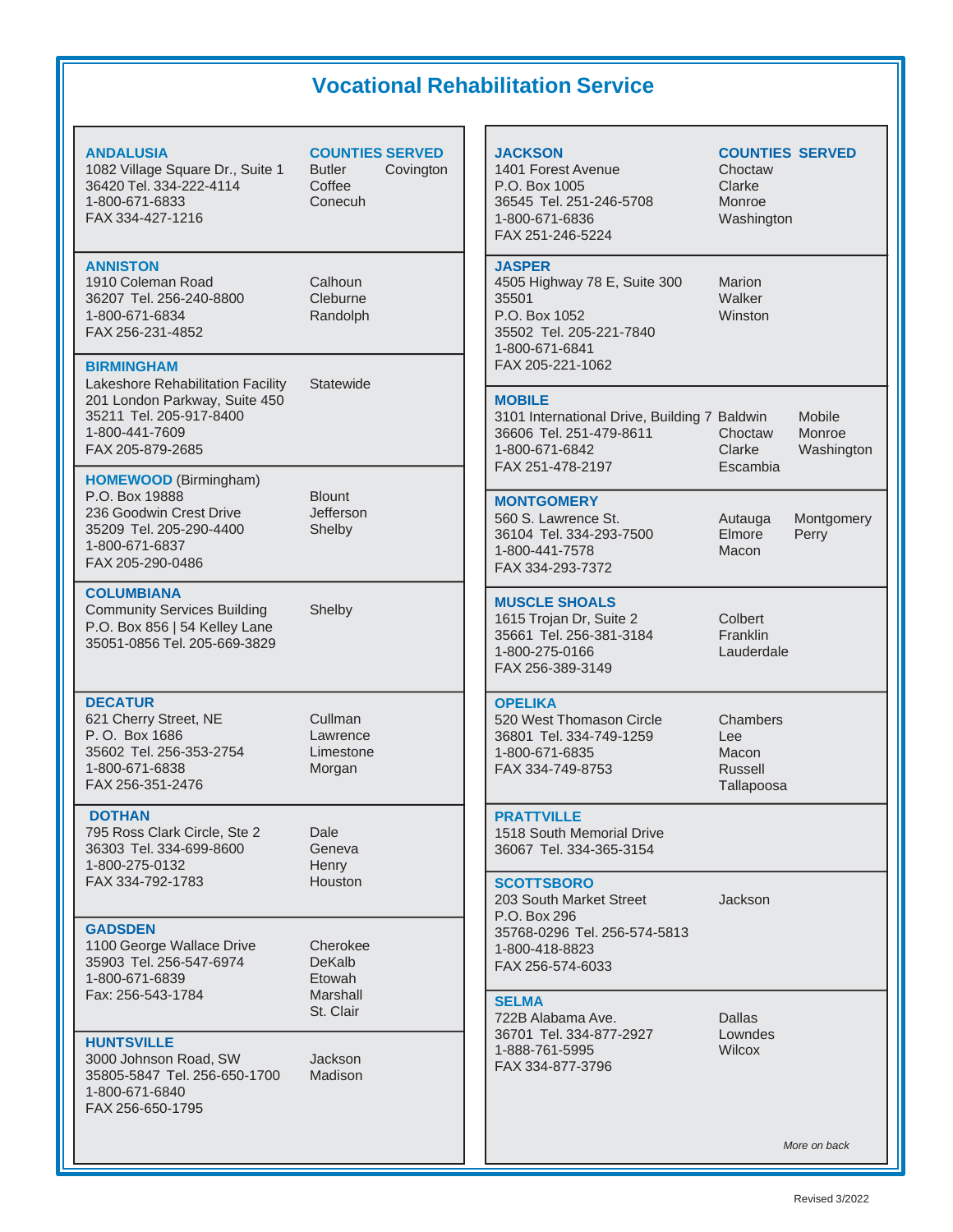31 Arnold St. 35160 Tel. 256-761-6800 Coosa 1-800-441-7592 Randolph FAX 256-362-6387 St. Clair

### **TROY**

110 Troy Plaza Street Barbour 36081 Tel. 334-566-2491 Bullock 1-800-441-7608 Butler FAX 334-566-9415 Crenshaw

## **TALLADEGA COUNTIES SERVED**

Talladega

Pike

1400 James I. Harrison Jr. Pkwy, E Bibb Marengo Suite 300, 35405 Fayette Pickens Tel. 205-554-1300 Greene Sumter 1-800-331-5562 Hale Tuscaloosa FAX 205-554-1369 Lamar

#### **TUSCALOOSA COUNTIES SERVED**

Perry (Blind/Deaf Services) Walker (Blind/Deaf & SAIL)



**STATE OFFICE Vocational Rehabilitation Service** *Mailing:* 602 S. Lawrence St. • Montgomery, AL 36104 (334) 293-7500 • 1-800-441-7607 • TTY 1-800-499-1816 FAX (334) 293-7371 • ADA Information 1-800-205-9986 [www.rehab.alabama.gov](http://www.rehab.alabama.gov/)